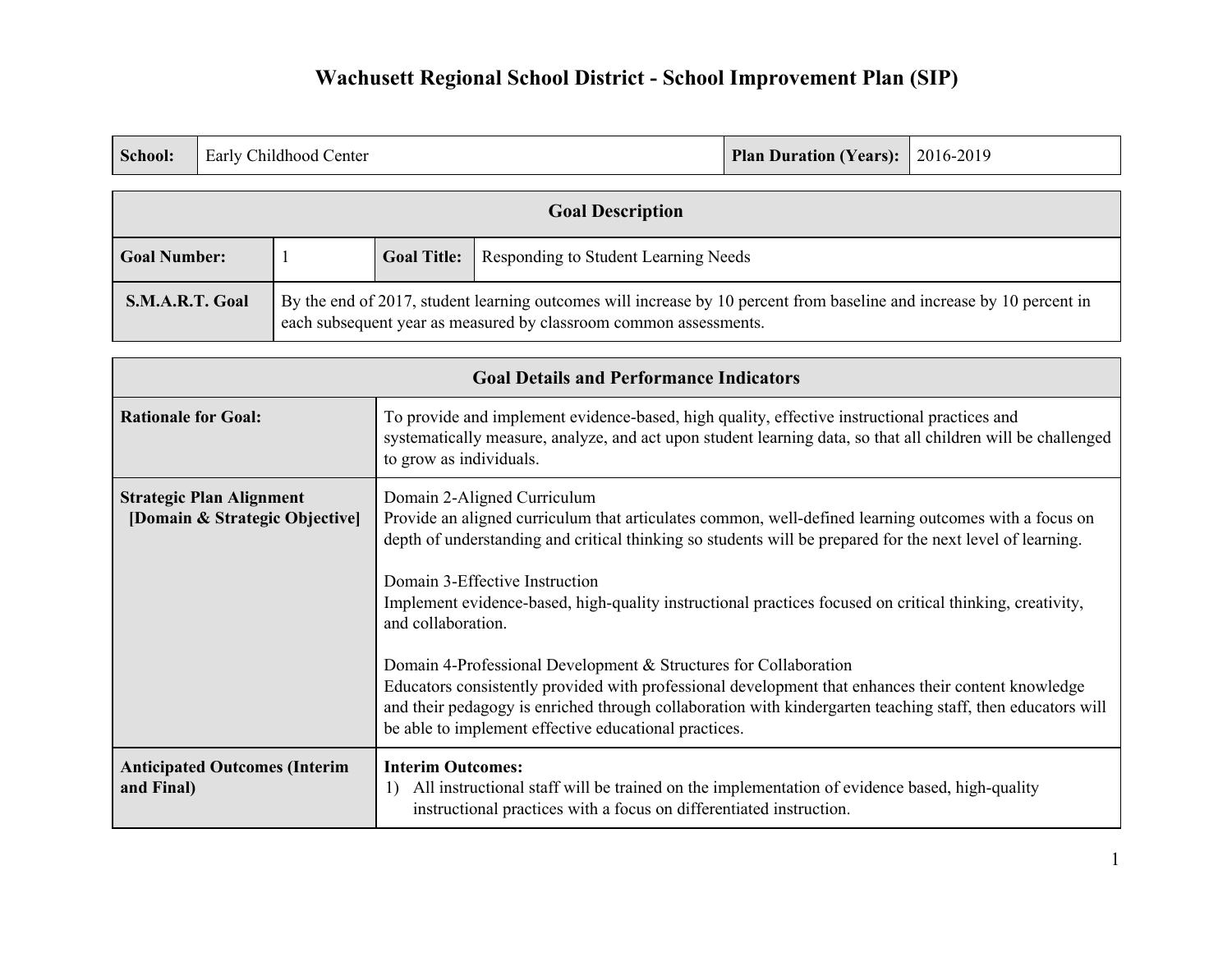| <b>Final Outcomes:</b>                                                                                                                                            |
|-------------------------------------------------------------------------------------------------------------------------------------------------------------------|
| Establish and communicate a clearly defined set of goals and strategic objectives to guide school<br>$\Gamma$<br>improvement initiatives.                         |
| Instructional staff engage in ongoing, focused discussion and collaborative reflection on the<br>2)<br>effectiveness of instructional practices.                  |
| Instructional staff differentiate core instruction and assessment to meet the diverse needs of all<br>3)<br>learners.                                             |
| Instructional staff collaborate with kindergarten teaching staff to assist in vertical alignment of the<br>4)<br>curriculum.                                      |
| Establish systems, structures, and protocols to guide collaborative discussions to improve<br>5)<br>implementation of the curriculum and instructional practices. |

| <b>Implementation Benchmarks</b>                                                                                                                                                                |                       |                                                       |                            |  |  |  |
|-------------------------------------------------------------------------------------------------------------------------------------------------------------------------------------------------|-----------------------|-------------------------------------------------------|----------------------------|--|--|--|
| <b>Action</b>                                                                                                                                                                                   | <b>Responsibility</b> | <b>Supports/Resources</b>                             | <b>Timeline/Frequency</b>  |  |  |  |
| Identify and facilitate professional development opportunities for<br>instructional staff via staff meetings, classroom observation, and<br>staff feedback to set goals for the following year. | Principal             | Curriculum Supervisor                                 | Fall of 2016               |  |  |  |
| Provide peer mentors for teachers who are less proficient in<br>differentiating instruction and providing interventions for learners in<br>their classrooms.                                    | Principal & Teachers  | <b>Curriculum Supervisor</b><br><b>Teaching Staff</b> | Ongoing                    |  |  |  |
| Provide opportunities for peer observation                                                                                                                                                      | Principal             | <b>Teaching Staff</b>                                 | <b>Fall 2017-June 2019</b> |  |  |  |
| PLC Training in Relevant Tools (Boardmaker/SmartBoard)                                                                                                                                          | Principal & Teachers  | Supervisor of<br><b>Informational Services</b>        | 2016-2017                  |  |  |  |

#### **Goal Assessment and Next Steps**

Professional development opportunities in the area of differentiation. Review of lesson plans for inclusion of differentiated instruction. Classroom observations with a focus on differentiated instruction in action. Re-train teachers that have not or have minimally included differentiated instruction into their practice.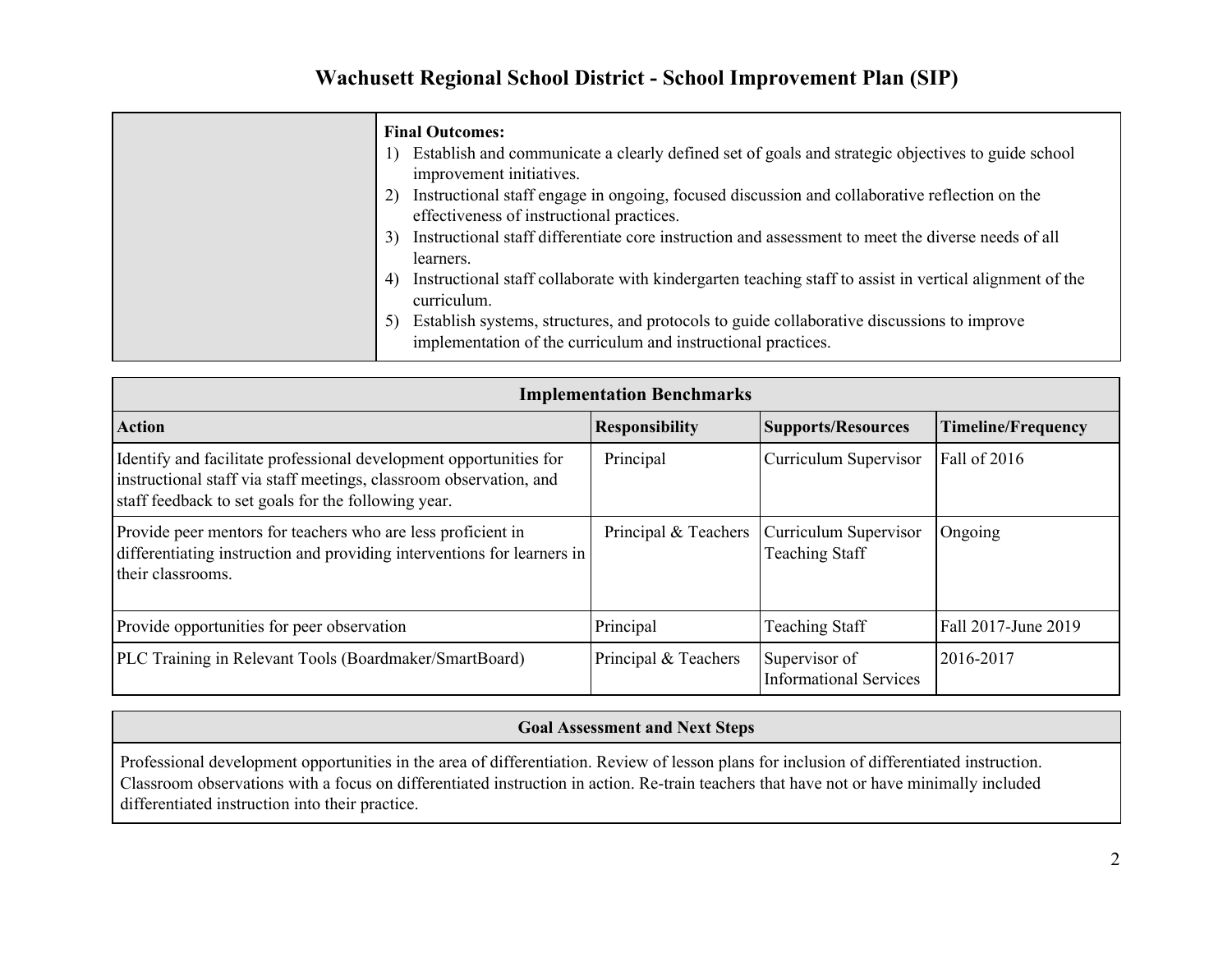|  | <b>School:</b> Early Childhood Center | Plan Duration (Years): 2016-2019 |  |
|--|---------------------------------------|----------------------------------|--|
|--|---------------------------------------|----------------------------------|--|

| <b>Goal Description</b> |                                                                                                                                                                                                                                                                                                                                                                                                                                                     |  |  |  |
|-------------------------|-----------------------------------------------------------------------------------------------------------------------------------------------------------------------------------------------------------------------------------------------------------------------------------------------------------------------------------------------------------------------------------------------------------------------------------------------------|--|--|--|
| <b>Goal Number:</b>     | Acting Upon Student Learning Data<br><b>Goal Title:</b>                                                                                                                                                                                                                                                                                                                                                                                             |  |  |  |
| S.M.A.R.T. Goal         | 100% of instructional staff will apply practical and doable assessment strategies, work collaboratively to identify at risk<br>students, establish individual learning goals, monitor instruction and monitor student performance as measured by<br>observation, benchmark assessments (fall, winter, spring) teacher evaluation rubric, pre-/formative/post-assessments,<br>data team summaries as measured by classroom and meeting observations. |  |  |  |

| <b>Goal Details and Performance Indicators</b>                    |                                                                                                                                                                                                                                                                                                                                                                                                                                                                                                                                                                                                                                        |  |  |
|-------------------------------------------------------------------|----------------------------------------------------------------------------------------------------------------------------------------------------------------------------------------------------------------------------------------------------------------------------------------------------------------------------------------------------------------------------------------------------------------------------------------------------------------------------------------------------------------------------------------------------------------------------------------------------------------------------------------|--|--|
| <b>Rationale for Goal:</b>                                        | To move beyond gathering data and actively engage in analyzing and acting upon data to improve student<br>learning and increase student outcomes in all developmental domains.                                                                                                                                                                                                                                                                                                                                                                                                                                                         |  |  |
| <b>Strategic Plan Alignment</b><br>[Domain & Strategic Objective] | Domain 2-Aligned Curriculum<br>Provide an aligned curriculum that articulates common, well-defined learning outcomes with a focus on<br>depth of understanding and critical thinking so students will be prepared for the next level of learning.<br>Domain 3-Effective Instruction<br>Implement evidence-based, high-quality instructional practices focused on critical thinking, creativity,<br>and collaboration.<br>Domain 4-Professional Development & Structures for Collaboration<br>Professional development includes high-quality job-embedded professional development aligned with<br>district, school and educator goals. |  |  |
| <b>Anticipated Outcomes (Interim</b><br>and Final)                | <b>Interim Outcomes:</b><br>All teaching staff will have a better understanding of data collection and analysis and will conduct<br>differentiated assessments with confidence.                                                                                                                                                                                                                                                                                                                                                                                                                                                        |  |  |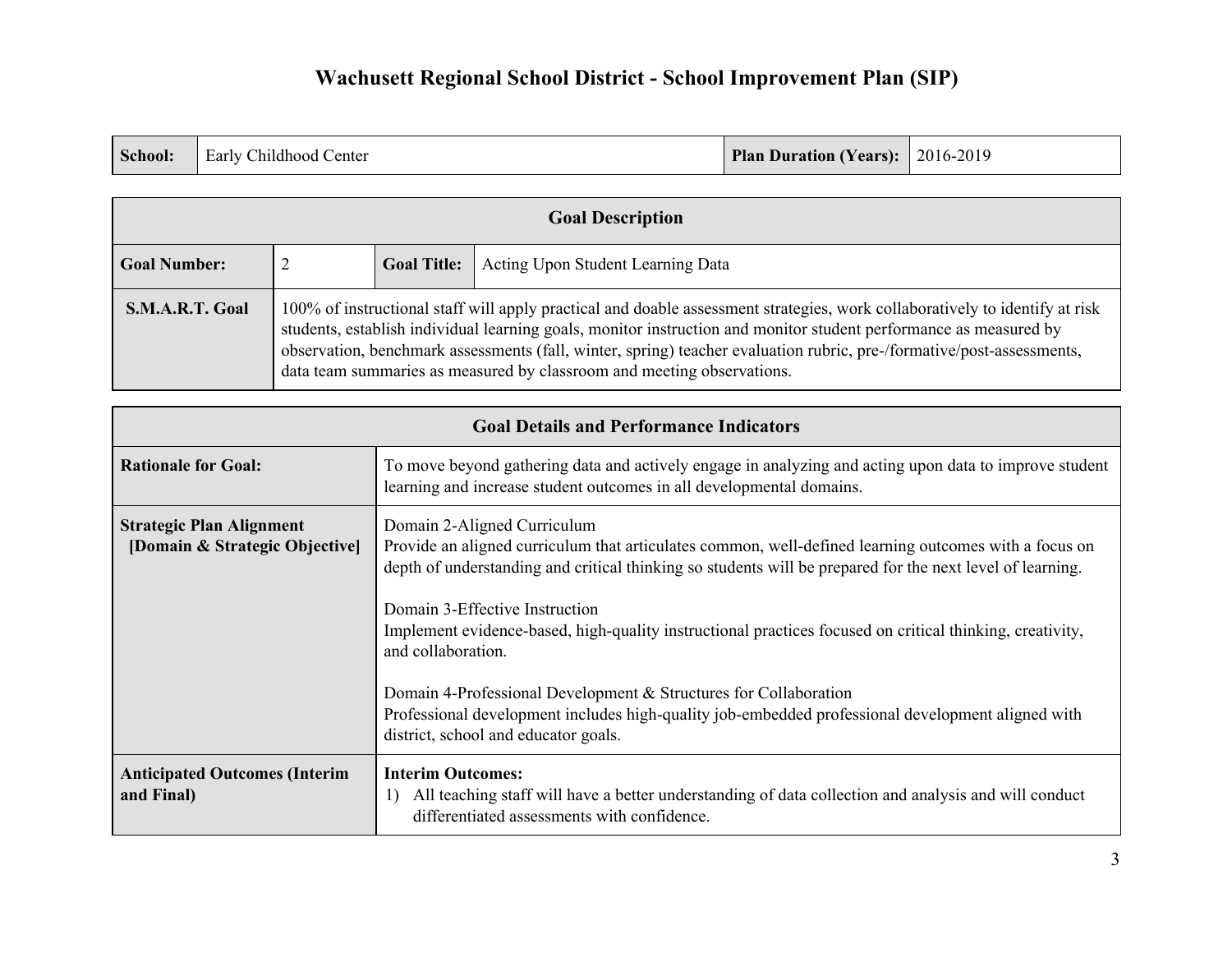| All teaching staff will collaboratively evaluate student learning, and plan and adjust instruction<br>2)<br>accordingly.                                                                           |
|----------------------------------------------------------------------------------------------------------------------------------------------------------------------------------------------------|
| All teaching staff will have a better understanding of Differentiated Instruction and Response to<br>3)<br>Intervention techniques in both knowledge and practice.                                 |
| <b>Final Outcomes:</b>                                                                                                                                                                             |
| Instructional staff will be trained to examine and evaluate student work, to work collaboratively to<br>evaluate student learning and to plan and adjust instruction as a result of this analysis. |

| <b>Implementation Benchmarks</b>                                                   |                       |                       |                                                |  |  |
|------------------------------------------------------------------------------------|-----------------------|-----------------------|------------------------------------------------|--|--|
| <b>Action</b>                                                                      | <b>Responsibility</b> | Supports/Resources    | <b>Timeline/Frequency</b>                      |  |  |
| Professional development in the area of data analysis and<br>formative assessment. | Principal             | Deputy Superintendent | Winter 2016-Winter<br>2018                     |  |  |
| Development of data teams                                                          | Principal             | Deputy Superintendent | Fall 2017                                      |  |  |
| Training around Response to Intervention at the preschool level                    | Principal             | K-2 Principal         | November 2016 with a<br>follow-up January 2017 |  |  |

### **Goal Assessment and Next Steps**

All instructional staff will consistently collaborate to examine data. All instructional staff will use this data to inform instructional decisions Individual student learning goals will be developed based on data and progress monitoring.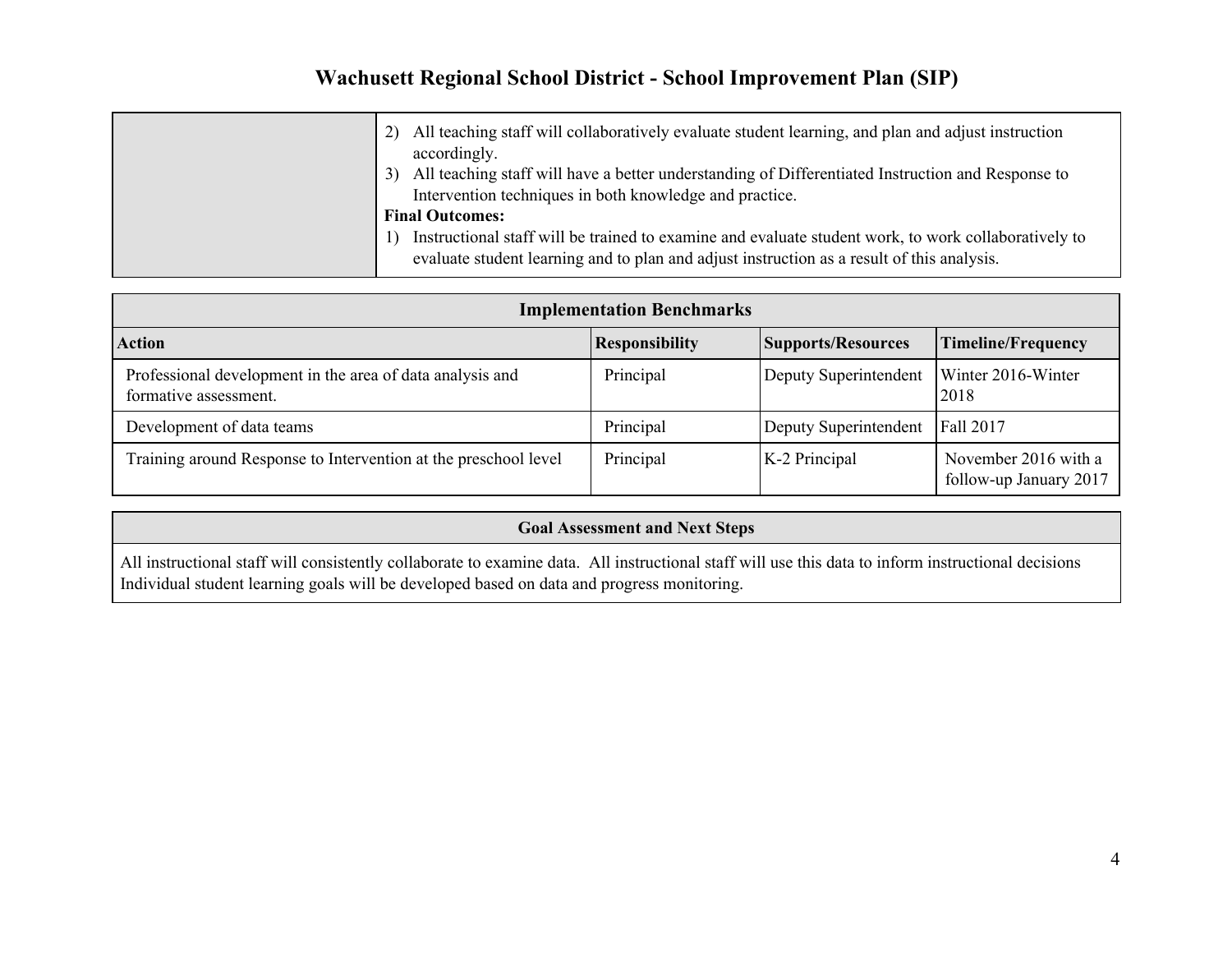| School: | <b>Early Childhood Center</b> | <b>Plan Duration (Years):</b> 2016-2019 |  |
|---------|-------------------------------|-----------------------------------------|--|
|---------|-------------------------------|-----------------------------------------|--|

| <b>Goal Description</b> |                                                                                                                                                                                                                                    |                    |                                                     |  |
|-------------------------|------------------------------------------------------------------------------------------------------------------------------------------------------------------------------------------------------------------------------------|--------------------|-----------------------------------------------------|--|
| <b>Goal Number:</b>     |                                                                                                                                                                                                                                    | <b>Goal Title:</b> | Integrating Technology Into Instructional Practices |  |
| S.M.A.R.T. Goal         | 100% of students will be taught by staff who regularly use technology to improve student learning outcomes as<br>measured by teacher observations in collaboration with the developmental classroom teacher and service providers. |                    |                                                     |  |

| <b>Goal Details and Performance Indicators</b>                    |                                                                                                                                                                                                                                                                                                                                                                                                                                             |  |  |
|-------------------------------------------------------------------|---------------------------------------------------------------------------------------------------------------------------------------------------------------------------------------------------------------------------------------------------------------------------------------------------------------------------------------------------------------------------------------------------------------------------------------------|--|--|
| <b>Rationale for Goal:</b>                                        | To improve instruction using available technology in an effort to improve learning outcomes for all<br>students.                                                                                                                                                                                                                                                                                                                            |  |  |
| <b>Strategic Plan Alignment</b><br>[Domain & Strategic Objective] | Domain 1- Leadership, Governance, and Communication<br>Establish and communicate a clearly defined set of goals and strategic objectives to guide district and<br>school improvement initiatives<br>Domain 3 - Effective Instruction<br>Systematically measure, analyze, and act upon student learning data                                                                                                                                 |  |  |
| <b>Anticipated Outcomes (Interim</b><br>and Final)                | <b>Interim Outcomes:</b><br>Use of available classroom technology and personal devices to regularly meet student learning needs<br>as observed during teacher observation.<br><b>Final Outcomes:</b><br>Develop a budget that supports the student learning needs.<br>Ensure that staff regularly use technology to support student learning, enhance student engagement,<br>and work toward developing innovative instructional practices. |  |  |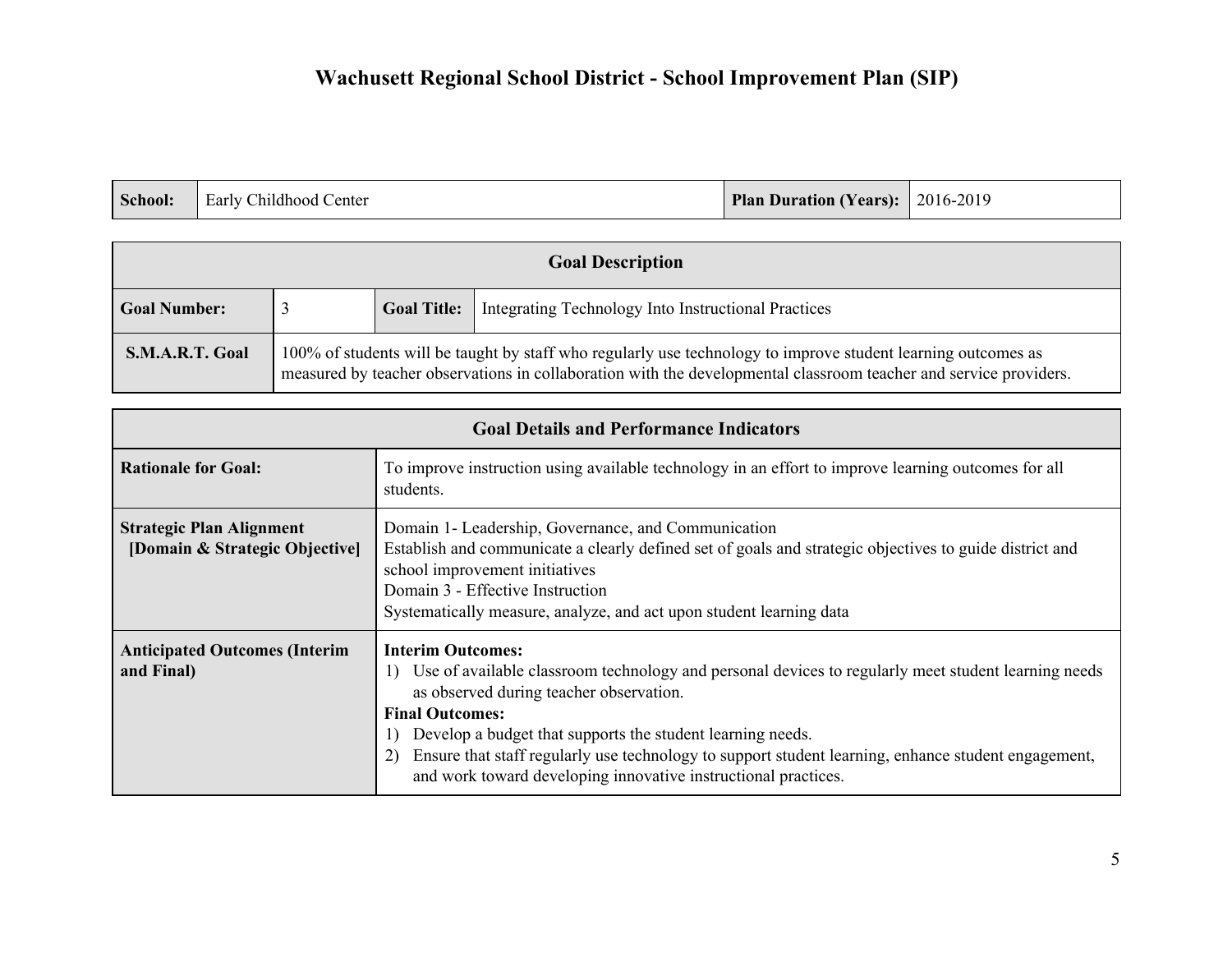| <b>Implementation Benchmarks</b>                                                                                |                                          |                                                                                                           |                           |  |
|-----------------------------------------------------------------------------------------------------------------|------------------------------------------|-----------------------------------------------------------------------------------------------------------|---------------------------|--|
| <b>Action</b>                                                                                                   | <b>Responsibility</b>                    | <b>Supports/Resources</b>                                                                                 | <b>Timeline/Frequency</b> |  |
| Budget line for improving the building electrical infrastructure to<br>support the use of classroom technology. | Principal, Dir. of<br>Facilities         | Superintendent,<br>Director of Business<br>and Finance                                                    | Fall of 2017              |  |
| Budget line for increasing technology hardware, specifically<br>interactive boards                              | Principal,<br><b>Technology Director</b> | Superintendent,<br>Director of Business<br>and Finance,<br>Administrator of<br><b>Special Education</b>   | Fall of 2018              |  |
| Professional development in the use of technology and personal<br>devices                                       | Principal, Director of<br>Technology     | Supervisor of<br><b>Information Services,</b><br>AAC Team, Boston<br>Children's Hospital<br><b>AC/SLP</b> | Spring/Fall 2019          |  |

Budget monies to improve electrical infrastructure to accommodate an increase in technology. Observe technology being used regularly by teachers and students during classroom observation.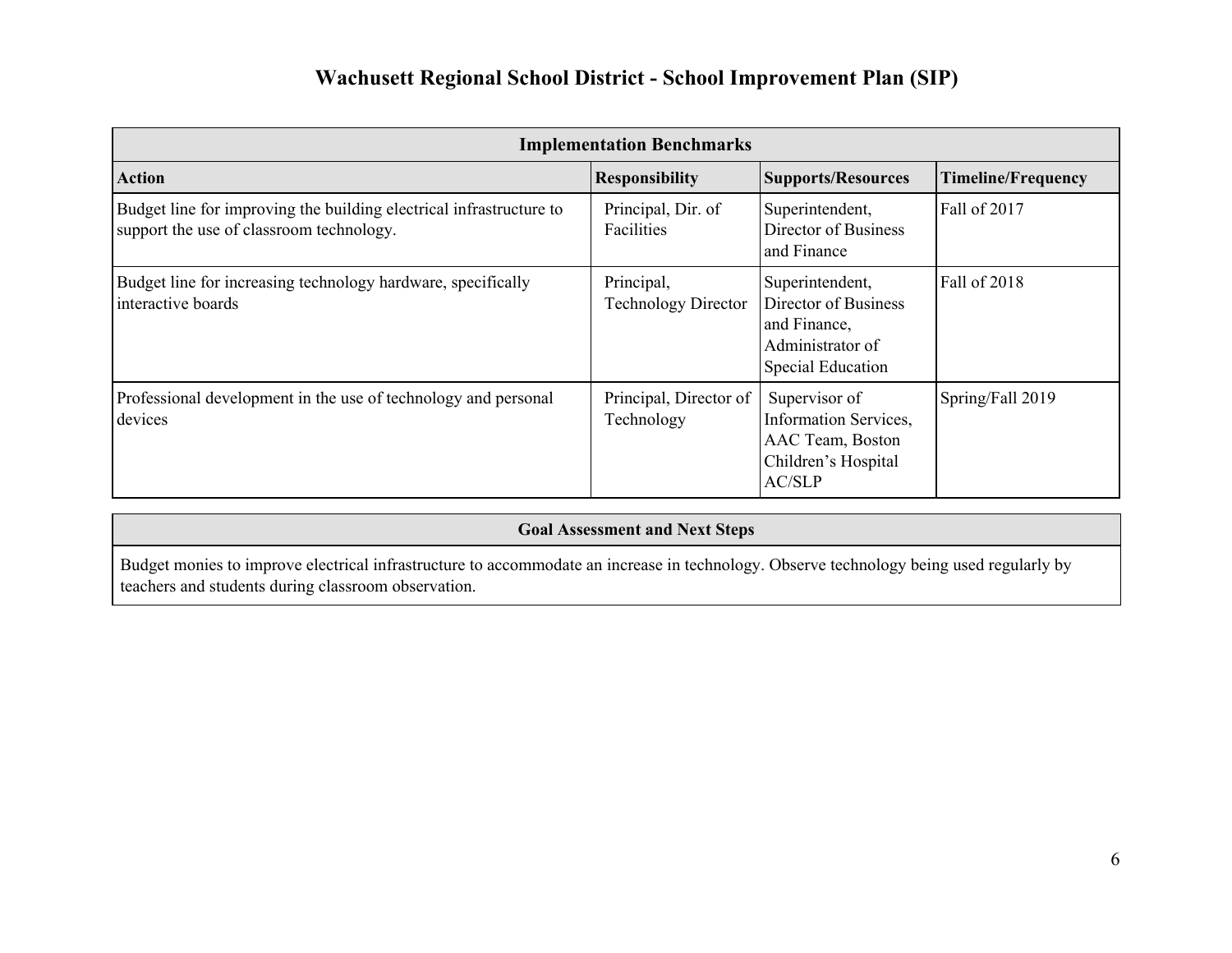|  | <b>School:</b> Early Childhood Center | <b>Plan Duration (Years): 2016-2019</b> |  |
|--|---------------------------------------|-----------------------------------------|--|
|--|---------------------------------------|-----------------------------------------|--|

| <b>Goal Description</b> |                                                                                                                                                                                                                                                                                                                    |                    |                                                                 |
|-------------------------|--------------------------------------------------------------------------------------------------------------------------------------------------------------------------------------------------------------------------------------------------------------------------------------------------------------------|--------------------|-----------------------------------------------------------------|
| <b>Goal Number:</b>     | 4                                                                                                                                                                                                                                                                                                                  | <b>Goal Title:</b> | Improving the Social/Emotional and Health Needs of All Students |
| S.M.A.R.T. Goal         | Using June of 2017 baseline data, there will be a 10% reduction in the number of referrals to the school psychologist, a<br>10% decrease in reported physical restraints, and a 10% decrease in the incidents that require the completion of incident<br>reports for each of the next two years (June 2018, 2019). |                    |                                                                 |

| <b>Goal Details and Performance Indicators</b>                    |                                                                                                                                                                                                                                                                                                                                                                                                                                                                                                                                                      |  |  |
|-------------------------------------------------------------------|------------------------------------------------------------------------------------------------------------------------------------------------------------------------------------------------------------------------------------------------------------------------------------------------------------------------------------------------------------------------------------------------------------------------------------------------------------------------------------------------------------------------------------------------------|--|--|
| <b>Rationale for Goal:</b>                                        | To promote a healthy school climate, build an understanding of social, emotional and physical health as<br>factors affecting learning.                                                                                                                                                                                                                                                                                                                                                                                                               |  |  |
| <b>Strategic Plan Alignment</b><br>[Domain & Strategic Objective] | Domain 5 Students' Social, Emotional and Health Needs<br>Build an understanding of social, emotional and physical health as factors affecting learning.<br>Domain 4 Professional Development $&$ Structures for Collaboration                                                                                                                                                                                                                                                                                                                        |  |  |
| <b>Anticipated Outcomes (Interim</b><br>and Final)                | Interim Outcomes:<br>Student will be better able to identify and verbalize their feelings in a non-aggressive manner as<br>1)<br>measured by observation and anecdotal data collection/analysis.<br>In addition, students will be better able to utilize their coping strategies independently when in crisis<br>as measured through observation and data collection/analysis.<br>Final Outcomes:<br>To promote a healthy school climate and build a better understanding of social, emotional and<br>physical health as factors affecting learning. |  |  |